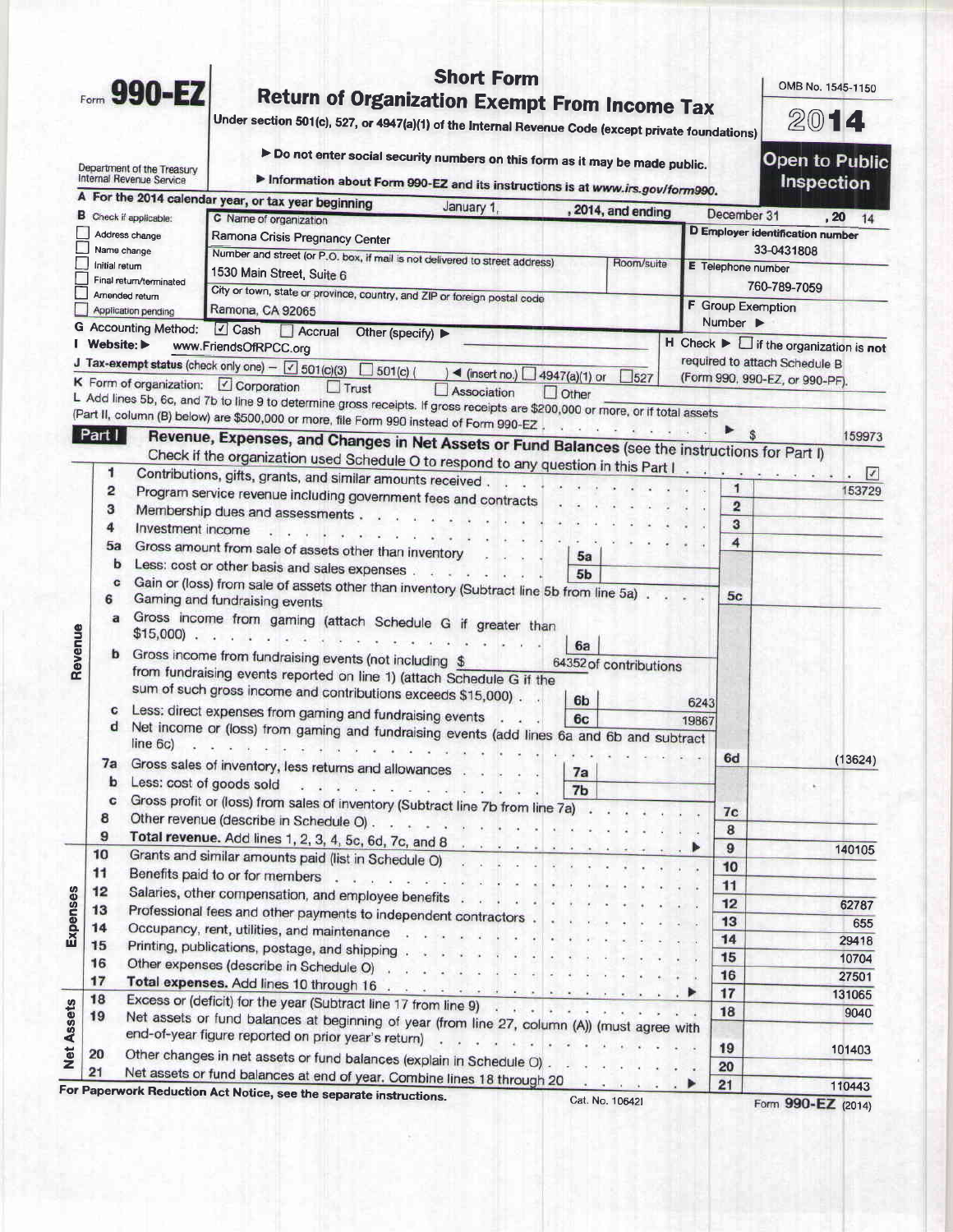| 22<br>23 |                                                                                                                                                                                    |                                                                                                                                   |                                       |                                                                         |          | Page 2                                                 |
|----------|------------------------------------------------------------------------------------------------------------------------------------------------------------------------------------|-----------------------------------------------------------------------------------------------------------------------------------|---------------------------------------|-------------------------------------------------------------------------|----------|--------------------------------------------------------|
|          | Balance Sheets (see the instructions for Part II)<br>Check if the organization used Schedule O to respond to any question in this Part II.                                         |                                                                                                                                   |                                       |                                                                         |          |                                                        |
|          |                                                                                                                                                                                    |                                                                                                                                   |                                       | (A) Beginning of year                                                   |          | (B) End of year                                        |
|          | Cash, savings, and investments<br>Land and buildings.                                                                                                                              |                                                                                                                                   |                                       | 101403 22                                                               |          | 110443                                                 |
| 24       | $\begin{array}{cccccccccccccc} \vdots & \ddots & \ddots & \ddots & \ddots & \ddots & \ddots \end{array}$<br>Other assets (describe in Schedule O)                                  |                                                                                                                                   |                                       |                                                                         | 23       |                                                        |
| 25       | Total assets.                                                                                                                                                                      |                                                                                                                                   |                                       |                                                                         | 24       |                                                        |
| 26       | Total liabilities (describe in Schedule O)                                                                                                                                         |                                                                                                                                   |                                       | 101403 25                                                               |          | 110443                                                 |
| 27       | Net assets or fund balances (line 27 of column (B) must agree with line 21)                                                                                                        |                                                                                                                                   |                                       |                                                                         | 26       |                                                        |
| Part III | Statement of Program Service Accomplishments (see the instructions for Part III)                                                                                                   |                                                                                                                                   |                                       | 101403 27                                                               |          | 110443                                                 |
|          | Check if the organization used Schedule O to respond to any question in this Part III                                                                                              |                                                                                                                                   |                                       |                                                                         |          | <b>Expenses</b>                                        |
|          | What is the organization's primary exempt purpose?                                                                                                                                 |                                                                                                                                   |                                       |                                                                         |          | (Required for section                                  |
|          | Describe the organization's program service accomplishments for each of its three largest program services,                                                                        |                                                                                                                                   |                                       |                                                                         |          | 501(c)(3) and 501(c)(4)<br>organizations; optional for |
|          | as measured by expenses. In a clear and concise manner, describe the services provided, the number of<br>persons benefited, and other relevant information for each program title. |                                                                                                                                   |                                       |                                                                         | others.) |                                                        |
| 28       | Pregnancy tests and crisis counseling provided to 203 teens and women from the community                                                                                           |                                                                                                                                   |                                       |                                                                         |          |                                                        |
|          |                                                                                                                                                                                    |                                                                                                                                   |                                       |                                                                         |          |                                                        |
|          |                                                                                                                                                                                    |                                                                                                                                   |                                       |                                                                         |          |                                                        |
|          | (Grants \$                                                                                                                                                                         | If this amount includes foreign grants, check here                                                                                |                                       |                                                                         |          |                                                        |
| 29       | 269 prenatal exams and limited scope O B ultrasounds given                                                                                                                         |                                                                                                                                   |                                       |                                                                         | 28a      | 42000                                                  |
|          |                                                                                                                                                                                    |                                                                                                                                   |                                       |                                                                         |          |                                                        |
|          | (Grants \$                                                                                                                                                                         |                                                                                                                                   |                                       |                                                                         |          |                                                        |
| 30       |                                                                                                                                                                                    | ) If this amount includes foreign grants, check here                                                                              |                                       |                                                                         | 29a      | 35000                                                  |
|          | 1614 client visits for group and individual support services, classes and other appointments                                                                                       |                                                                                                                                   |                                       |                                                                         |          |                                                        |
|          |                                                                                                                                                                                    |                                                                                                                                   |                                       |                                                                         |          |                                                        |
|          | (Grants \$                                                                                                                                                                         | If this amount includes foreign grants, check here                                                                                |                                       |                                                                         |          |                                                        |
| 31       | Other program services (describe in Schedule O)                                                                                                                                    | contract and an annual                                                                                                            |                                       |                                                                         | 30a      | 30000                                                  |
|          | (Grants \$                                                                                                                                                                         | ) If this amount includes foreign grants, check here                                                                              |                                       |                                                                         |          |                                                        |
|          | Total program service expenses (add lines 28a through 31a)                                                                                                                         |                                                                                                                                   |                                       |                                                                         | 31a      | 107000                                                 |
| Part IV  |                                                                                                                                                                                    |                                                                                                                                   |                                       |                                                                         |          |                                                        |
|          |                                                                                                                                                                                    |                                                                                                                                   |                                       |                                                                         | 32       |                                                        |
|          | Check if the organization used Schedule O to respond to any question in this Part IV                                                                                               | List of Officers, Directors, Trustees, and Key Employees (list each one even if not compensated-see the instructions for Part IV) |                                       |                                                                         |          |                                                        |
|          | (a) Name and title                                                                                                                                                                 | (b) Average                                                                                                                       | (c) Reportable                        | (d) Health benefits,                                                    |          |                                                        |
|          |                                                                                                                                                                                    | hours per week<br>devoted to position                                                                                             | compensation<br>(Forms W-2/1099-MISC) | contributions to employee (e) Estimated amount of<br>benefit plans, and |          | other compensation                                     |
|          | Anita Krisik, Executive Director                                                                                                                                                   | 40                                                                                                                                | (if not paid, enter -0-)              | deferred compensation                                                   |          |                                                        |
|          |                                                                                                                                                                                    |                                                                                                                                   |                                       |                                                                         |          |                                                        |
|          | Beverly Hubbard, Board Chair                                                                                                                                                       |                                                                                                                                   | 42373                                 | 265                                                                     |          |                                                        |
|          |                                                                                                                                                                                    |                                                                                                                                   |                                       |                                                                         |          |                                                        |
|          | Mary Deal, Board Treasurer/Secretary                                                                                                                                               | 5                                                                                                                                 | O                                     | 0                                                                       |          |                                                        |
|          |                                                                                                                                                                                    |                                                                                                                                   | Ð                                     | 0                                                                       |          |                                                        |
|          |                                                                                                                                                                                    |                                                                                                                                   |                                       |                                                                         |          |                                                        |
|          |                                                                                                                                                                                    |                                                                                                                                   |                                       |                                                                         |          |                                                        |
|          |                                                                                                                                                                                    |                                                                                                                                   |                                       |                                                                         |          |                                                        |
|          |                                                                                                                                                                                    |                                                                                                                                   |                                       |                                                                         |          |                                                        |
|          |                                                                                                                                                                                    |                                                                                                                                   |                                       |                                                                         |          |                                                        |
|          |                                                                                                                                                                                    |                                                                                                                                   |                                       |                                                                         |          |                                                        |
|          |                                                                                                                                                                                    |                                                                                                                                   |                                       |                                                                         |          |                                                        |
|          |                                                                                                                                                                                    |                                                                                                                                   |                                       |                                                                         |          |                                                        |
|          |                                                                                                                                                                                    |                                                                                                                                   |                                       |                                                                         |          |                                                        |
|          |                                                                                                                                                                                    |                                                                                                                                   |                                       |                                                                         |          |                                                        |
|          |                                                                                                                                                                                    |                                                                                                                                   |                                       |                                                                         |          |                                                        |
|          |                                                                                                                                                                                    |                                                                                                                                   |                                       |                                                                         |          |                                                        |
|          |                                                                                                                                                                                    |                                                                                                                                   |                                       |                                                                         |          |                                                        |
|          |                                                                                                                                                                                    |                                                                                                                                   |                                       |                                                                         |          |                                                        |
|          |                                                                                                                                                                                    |                                                                                                                                   |                                       |                                                                         |          |                                                        |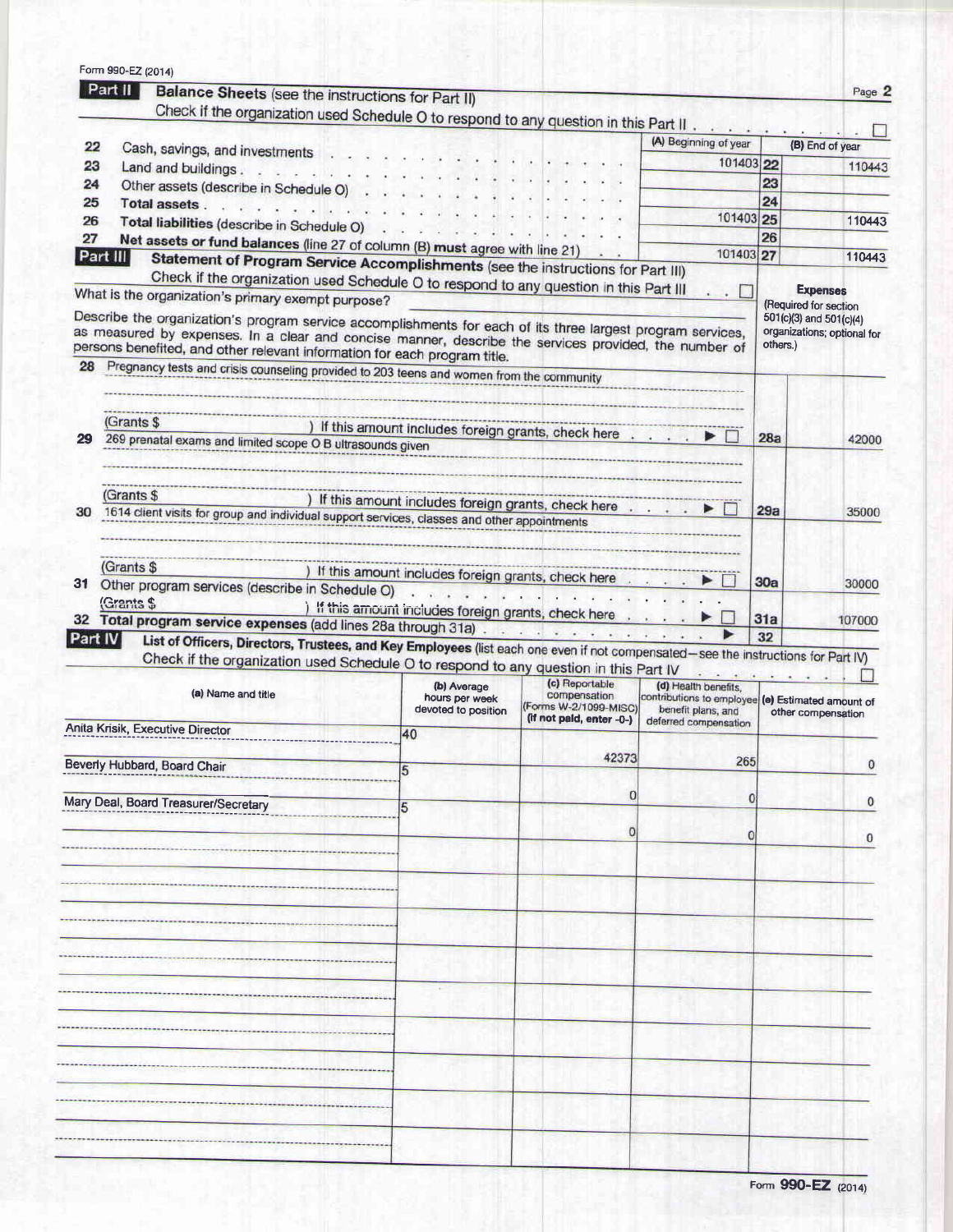|          | Part V<br>Other Information (Note the Schedule A and personal benefit contract statement requirements in the<br>instructions for Part V) Check if the organization used Schedule O to respond to any question in this Part V                                                                  |                       | Page 3                       |  |  |  |
|----------|-----------------------------------------------------------------------------------------------------------------------------------------------------------------------------------------------------------------------------------------------------------------------------------------------|-----------------------|------------------------------|--|--|--|
|          |                                                                                                                                                                                                                                                                                               |                       | <b>Yes</b><br>No             |  |  |  |
| 33       | Did the organization engage in any significant activity not previously reported to the IRS? If "Yes," provide a                                                                                                                                                                               |                       |                              |  |  |  |
| 34       | Were any significant changes made to the organizing or governing documents? If "Yes," attach a conformed<br>copy of the amended documents if they reflect a change to the organization's name. Otherwise, explain the<br>change on Schedule O (see instructions)                              |                       |                              |  |  |  |
| 35a      | the state of the second complete that<br>Did the organization have unrelated business gross income of \$1,000 or more during the year from business                                                                                                                                           |                       |                              |  |  |  |
| b        | activities (such as those reported on lines 2, 6a, and 7a, among others)?                                                                                                                                                                                                                     | 35a                   |                              |  |  |  |
| c        | If "Yes," to line 35a, has the organization filed a Form 990-T for the year? If "No," provide an explanation in Schedule O<br>Was the organization a section 501(c)(4), 501(c)(5), or 501(c)(6) organization subject to section 6033(e) notice,                                               |                       |                              |  |  |  |
| 36       | reporting, and proxy tax requirements during the year? If "Yes," complete Schedule C, Part III<br>Did the organization undergo a liquidation, dissolution, termination, or significant disposition of net assets<br>during the year? If "Yes," complete applicable parts of Schedule N        |                       |                              |  |  |  |
| 37a<br>b | Enter amount of political expenditures, direct or indirect, as described in the instructions $\blacktriangleright$ 37a                                                                                                                                                                        | 36                    | √                            |  |  |  |
| 38a      | Did the organization borrow from, or make any loans to, any officer, director, trustee, or key employee or were                                                                                                                                                                               | 37 <sub>b</sub>       | √                            |  |  |  |
| b<br>39  | any such loans made in a prior year and still outstanding at the end of the tax year covered by this return?<br>If "Yes," complete Schedule L, Part II and enter the total amount involved<br>$\mathbf{L}$<br>38 <sub>b</sub><br>Section 501(c)(7) organizations. Enter:                      | 38a                   | ✓                            |  |  |  |
| a        | Initiation fees and capital contributions included on line 9<br>39a                                                                                                                                                                                                                           |                       |                              |  |  |  |
| b        | Gross receipts, included on line 9, for public use of club facilities<br>39 <sub>b</sub>                                                                                                                                                                                                      |                       |                              |  |  |  |
| 40a      | Section 501(c)(3) organizations. Enter amount of tax imposed on the organization during the year under:<br>section 4911<br>; section 4912<br>$: section 4955 \rightarrow$                                                                                                                     |                       |                              |  |  |  |
| b        | Section 501(c)(3), 501(c)(4), and 501(c)(29) organizations. Did the organization engage in any section 4958<br>excess benefit transaction during the year, or did it engage in an excess benefit transaction in a prior year                                                                  |                       |                              |  |  |  |
| c        | that has not been reported on any of its prior Forms 990 or 990-EZ? If "Yes," complete Schedule L, Part I<br>Section 501(c)(3), 501(c)(4), and 501(c)(29) organizations. Enter amount of tax imposed<br>on organization managers or disqualified persons during the year under sections 4912, | 40 <sub>b</sub>       | √                            |  |  |  |
|          | Section 501(c)(3), 501(c)(4), and 501(c)(29) organizations. Enter amount of tax on line                                                                                                                                                                                                       |                       |                              |  |  |  |
|          | All organizations. At any time during the tax year, was the organization a party to a prohibited tax shelter<br>transaction? If "Yes," complete Form 8886-T                                                                                                                                   |                       |                              |  |  |  |
| 41       | List the states with which a copy of this return is filed                                                                                                                                                                                                                                     | 40e                   |                              |  |  |  |
| 42a      | The organization's books are in care of > Anita Krisik<br>Telephone no. ▶                                                                                                                                                                                                                     |                       |                              |  |  |  |
|          | Located at ▶ 1530 Main St, Suite 6, Ramona, CA 92065<br>$ZIP + 4$                                                                                                                                                                                                                             | 760-789-7059<br>92065 |                              |  |  |  |
|          | At any time during the calendar year, did the organization have an interest in or a signature or other authority over                                                                                                                                                                         |                       | Yes<br><b>No</b>             |  |  |  |
|          | a financial account in a foreign country (such as a bank account, securities account, or other financial account)?<br>If "Yes," enter the name of the foreign country:                                                                                                                        | 42 <sub>b</sub>       | $\checkmark$                 |  |  |  |
|          | See the instructions for exceptions and filing requirements for FinCEN Form 114, Report of Foreign Bank and<br>Financial Accounts (FBAR).                                                                                                                                                     |                       |                              |  |  |  |
| c        | At any time during the calendar year, did the organization maintain an office outside the U.S.?<br>If "Yes," enter the name of the foreign country:                                                                                                                                           | 42c                   | ✓                            |  |  |  |
| 43       | Section 4947(a)(1) nonexempt charitable trusts filing Form 990-EZ in lieu of Form 1041-Check here<br>and enter the amount of tax-exempt interest received or accrued during the tax year                                                                                                      |                       | $\Box$                       |  |  |  |
|          | $\begin{array}{ c c }\n\hline\n43\n\end{array}$<br>►                                                                                                                                                                                                                                          |                       |                              |  |  |  |
| 44a      | Did the organization maintain any donor advised funds during the year? If "Yes," Form 990 must be                                                                                                                                                                                             |                       | Yes No                       |  |  |  |
|          | Did the organization operate one or more hospital facilities during the year? If "Yes," Form 990 must be                                                                                                                                                                                      | 44a                   | $\checkmark$                 |  |  |  |
| c        | Did the organization receive any payments for indoor tanning services during the year?<br>If "Yes" to line 44c, has the organization filed a Form 720 to report these payments? If "No," provide an                                                                                           | 44b<br>44c            | $\checkmark$<br>$\checkmark$ |  |  |  |
|          |                                                                                                                                                                                                                                                                                               |                       |                              |  |  |  |
| 45a      | Did the organization have a controlled entity within the meaning of section 512(b)(13)? $\ldots$ , , , , ,<br>Did the organization receive any payment from or engage in any transaction with a controlled entity within the                                                                  | 44d<br>45a            | ✓                            |  |  |  |
| b        |                                                                                                                                                                                                                                                                                               |                       |                              |  |  |  |

|  | Form 990-EZ (2014) |  |
|--|--------------------|--|
|--|--------------------|--|